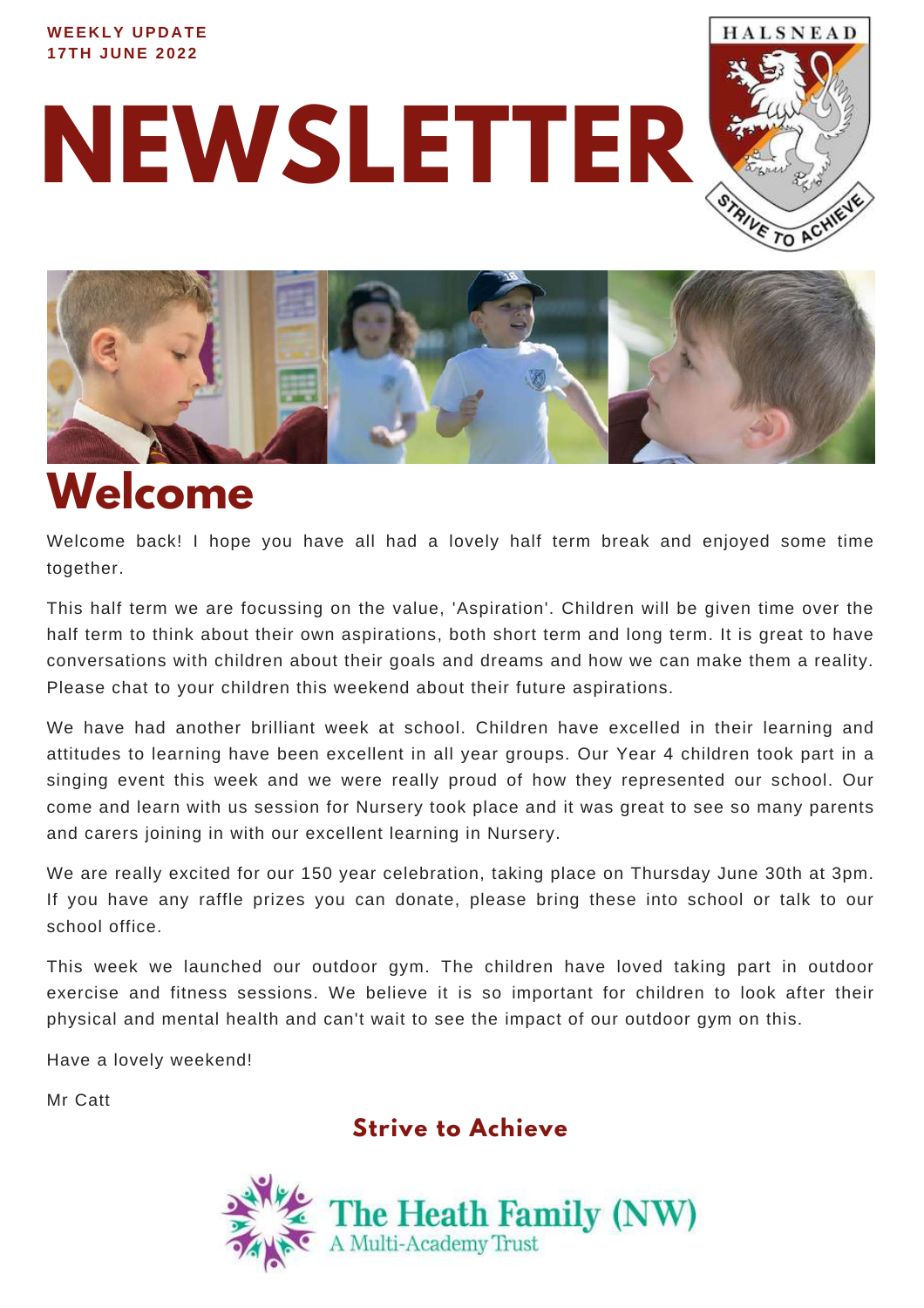### **WEEKLY UPDATE**

| <b>17TH JUNE 2022</b>                                                        |                                                     |  |
|------------------------------------------------------------------------------|-----------------------------------------------------|--|
| <b>Dates for your Diary</b>                                                  | <b>Attendance for this Week</b>                     |  |
| 24th June - Non-uniform day                                                  | Week beginning 13th June 2022                       |  |
|                                                                              | Congratulations to 3 4 ET who achieved 99.2%        |  |
| 28th June - Chester Zoo Trip Y3 & Y4                                         | attendance - well done!                             |  |
|                                                                              | Overall school attendance was 93.4%                 |  |
| 30th June - Halsnead 150th Birthday                                          | <b>OUR ATTENDANCE TARGET IS: 97%</b>                |  |
| <b>Celebration</b>                                                           |                                                     |  |
|                                                                              | Year 3 & 4 - Mrs Elwill & Miss Thorneycroft<br>99.2 |  |
| 4th July - Year 1 & 2 Sports Day                                             |                                                     |  |
| 1pm-3pm                                                                      | <b>Year 4 - Mrs Redmond</b><br>97                   |  |
| 6th July - Nursery and Reception                                             | Year 5 - Mr Lenaghan<br>96.6                        |  |
| <b>Sports Day 2pm-3pm</b>                                                    |                                                     |  |
|                                                                              | Year 3 - Miss Keenan<br>95.7                        |  |
| 7th July - Year 3, 4, 5 & 6 Sports Day                                       |                                                     |  |
| 1pm-3pm                                                                      | Year 1 & 2 - Mrs Thomas<br>95.2                     |  |
|                                                                              |                                                     |  |
| 8th July - Nursery Graduation                                                | Year 1 - Mrs Kendall<br>92.5                        |  |
|                                                                              |                                                     |  |
| 13th July - Halsnead Value Awards                                            | Year 5 & 6 - Mr Doherty<br>91.8                     |  |
|                                                                              |                                                     |  |
| 14th July - Year 6 Leavers' Assembly                                         | <b>Reception - Miss Lucas</b><br>91.7               |  |
|                                                                              |                                                     |  |
| 15th July - Break Up for Summer                                              | Year 2 - Miss Spencer<br>91.3                       |  |
| $\in$ Water Bottles $\in$                                                    |                                                     |  |
|                                                                              | Year 6 - Mr Owen<br>89.1                            |  |
| As the warm weather is here. Please<br>ensure that your child brings a water |                                                     |  |
| bottle into school everyday.                                                 | <b>Reception - Mrs Wills</b><br>85.6                |  |
|                                                                              |                                                     |  |

## Non-Uniform Day - Friday 24th June

**Our 150 Year celebrations will be taking place on Thursday 30th June. Next Friday 24th June, we are holding a non-uniform day and would appreciate any donations of:**

**·Toiletries**

**·Confectionary**

**·Drinks and bottles**

**·Unwanted gift sets etc.**

**The donations that we receive will contribute to our 150 year celebration of Halsnead School for raffles and prizes.**

**Please note that school will be closing at 2pm on Thursday 30th June to allow us to prepare for our celebrations from 3pm. (Kids' Club will continue to run as normal).**



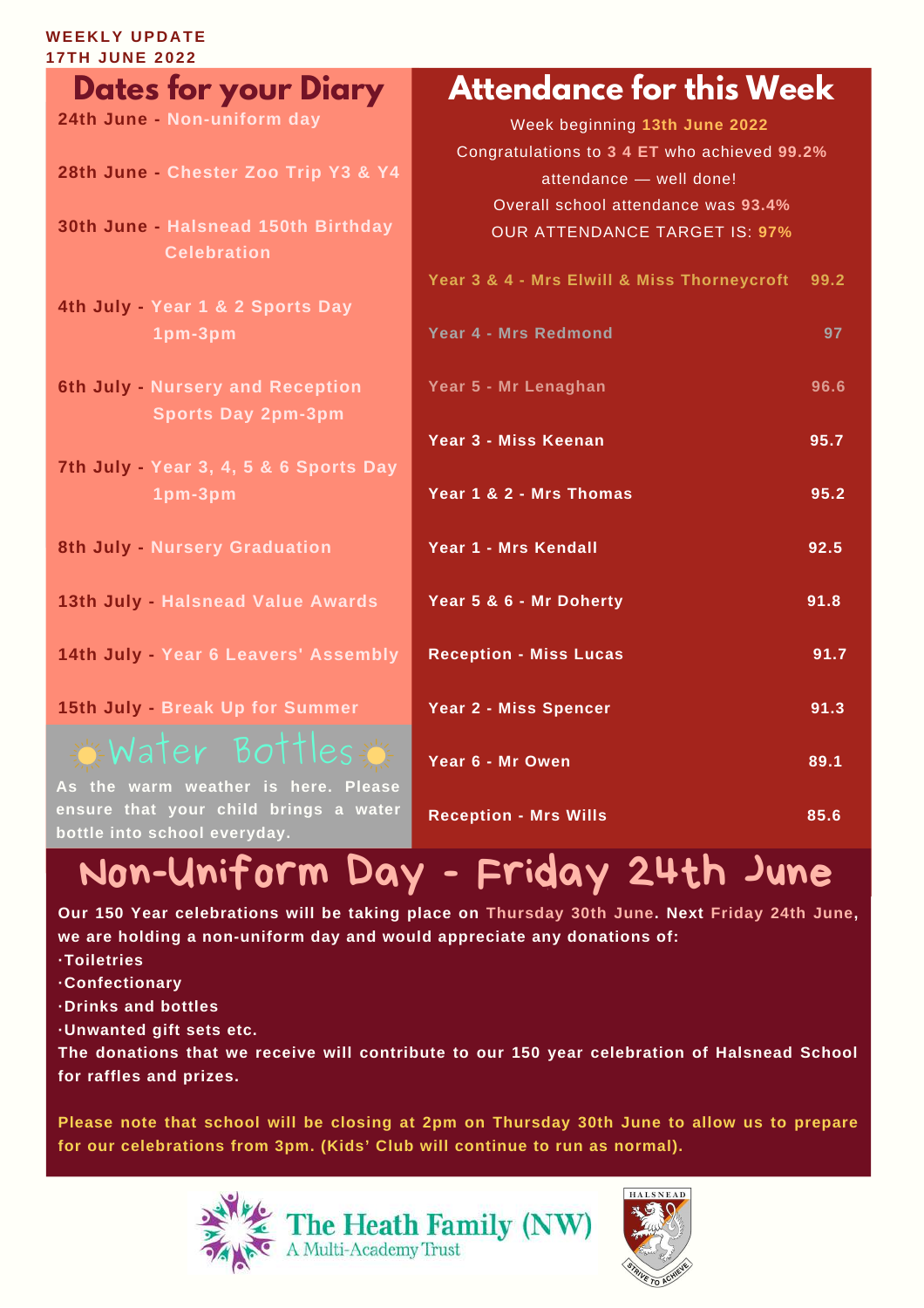## YEAR 6 LEAVERS'

**The Halsnead** PARTY

**Year 6 Leavers' Party will be taking place on Friday 8th July 2022.**

**We would love to see as many Year 6s and their families as possible!**

**Each morning and afternoon, parents will be selling tickets on the junior playground. Alternatively, you can purchase tickets during the day at the school office.**

**Please see the poster to the right for more information.**





# **Halsnead Year 6**<br>Leavers Party



Starts 7 pm

### DJ & FOOD

at:

Whiston LabourClub 21 Paradise Lane 1353 RY

Tickets available from Friday 17th June on the Junior playground.

£10 PER CHILD, £5 EACH ADDITIONAL PERSON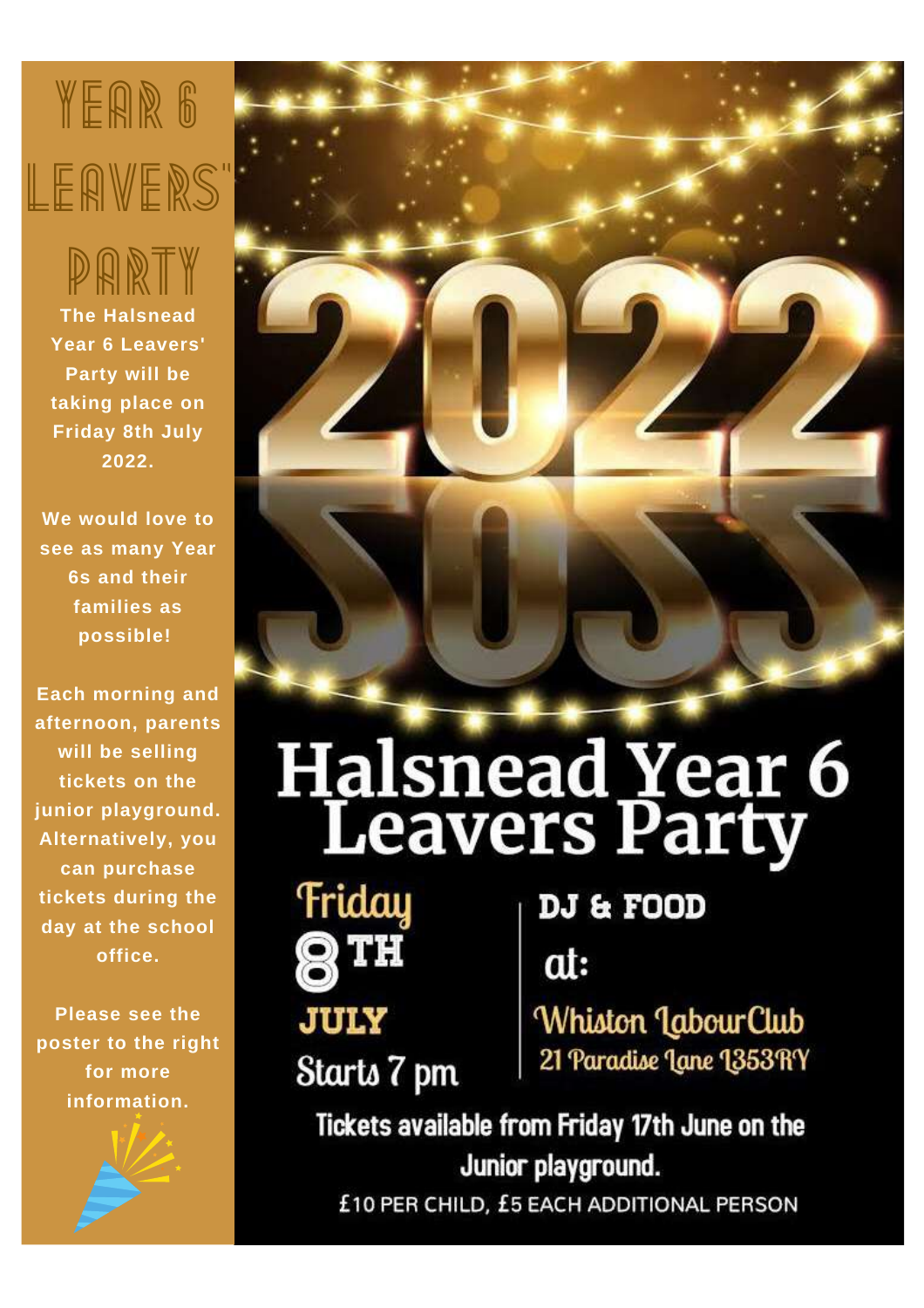# **BURTHDAY** HALSNEAO PTIMORY

 $HAPV D0$ 

## Thursday 30th JUNE 2022 3PM-6PM

Come and

us,

Nian

Celebrate with

Everyone

Welcome!

We are looking for the oldest ex-pupil, could it be you?

Do you have any old photographs?

Did you attend Halsnead Primary School?

Joign use For...

Traditional Crames



Bouncy Castle

Ginging

**Please send any old photos to head@halsnead.co.uk**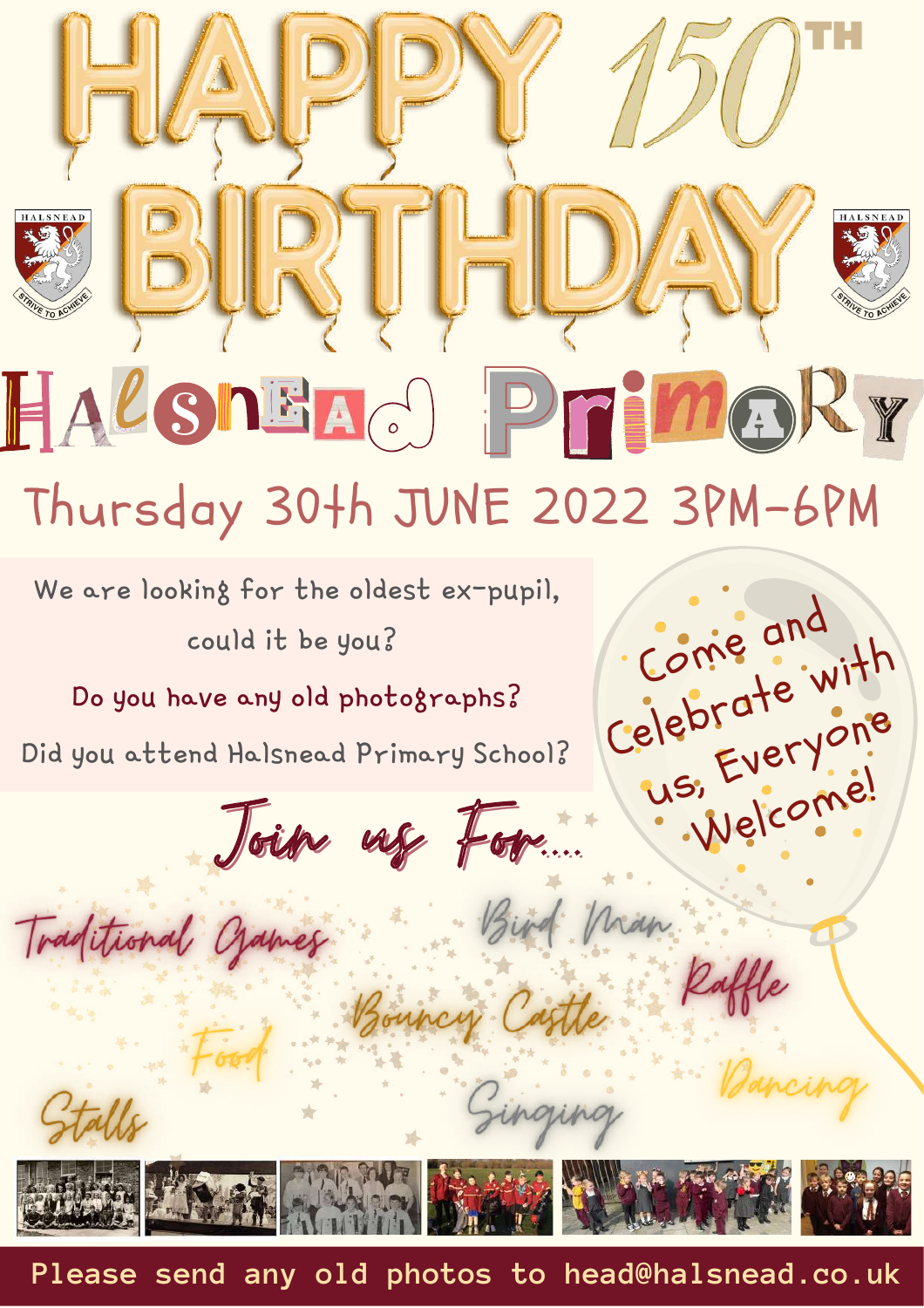#### **WEEKLY UPDATE 1 7TH JUNE 2 0 2 2**



VALUE AWARDS

**Our School Values** - Respect, Resilience, Aspiration, Collaboration, Integrity, Kindness **Half Term Value** - Aspiration

#### **Nursery - Mrs Hoang**

**Alexia B:** For always aspiring to achieve, she has been spotted this week many times doing the right thing and trying her best. Alexia is a focused young lady who is great role model to others in our nursery.

**Khaleel L:** Khaleel you are the perfect role model of Andy Aspiration. You always try your best and push yourself to produce wonderful things. I am so proud of you well done.

#### **Reception - Miss Lucas**

**Farleigh McA:** Farleigh, you have settled back into school brilliantly! You have shown kindness to your friends by asking them all about their time off and how they feel being back in school. You have tried super hard in all your maths and English this week and Andy Aspiration has been shining through! Well done Farleigh!

**Jacob F:** Jacob, we have missed your infectious smile! This week you have shown Andy Aspiration in bucket loads! You have been trying very hard in phonics and you have shown us all how you strive to achieve in every aspect of school life. Well done Jacob!

#### **Reception - Mrs Wills**

**Emily Rose F F-L:** What a fantastic week Emily has had, a great start to the final term in Reception. You have demonstrated your understanding of all the value stars just like Andy Aspiration. You have tried your hardest every day and used your thoughts, actions, and feelings very wisely to show personal excellence. Just like Andy Aspiration you 'Strive to Achieve.' It is so lovely to see how proud you are to show your work to others and the huge smile you wear on your face. Well done, Emily, what a star you have been.

**Ava T:** What an excellent role model you are Ava. You have a fantastic understanding of all our school values. You always show respect and kindness. When you approach learning activities, you show great enthusiasm and always give 100% in effort. It is wonderful to see how your face lights up when you have been successful in your work. Just like Andy Aspiration you are a star, who 'Strives to Achieve.' Well done Ava.

#### **Year 1 - Mrs Kendall**

**Myla-Jo J:** For working really hard in maths to partition and compare numbers. You epitomise our school value - Strive to Achieve.

**Noah D:** For showing Andy Aspiration all week in everything he has been learning! You are a superstar!

#### **Year 1 & 2 - Mrs Thomas**

**Max B:** What an aspirational young man Max has been this week! Daily, Max has really strove for personal excellence. He has been determined and resilient to produce the best possible work. Max has also consistently demonstrated kindness and respect to everyone around him. Well done Max, a wonderful start to our final term.

**Madison B:** Madison has tried unbelievably hard at producing outstanding work this week, particularly with her handwriting. Madison has struggled with a broken arm but this hasn't fazed her in the slightest. She has laughed in the face of a broken bone - what an inspiration!

#### **Year 2 - Miss Spencer**

Jad A D: Jad - Our very own Andy Aspiration! You always try your best and want to challenge yourself even when it's not required. You are kind, caring and always Strive to Achieve. Keep it up, I am so proud of you!

Isla R: Isla, I am so proud of your hard work and attitude to learning. You always get straight on with your work and push

yourself to go further. Keep it up!